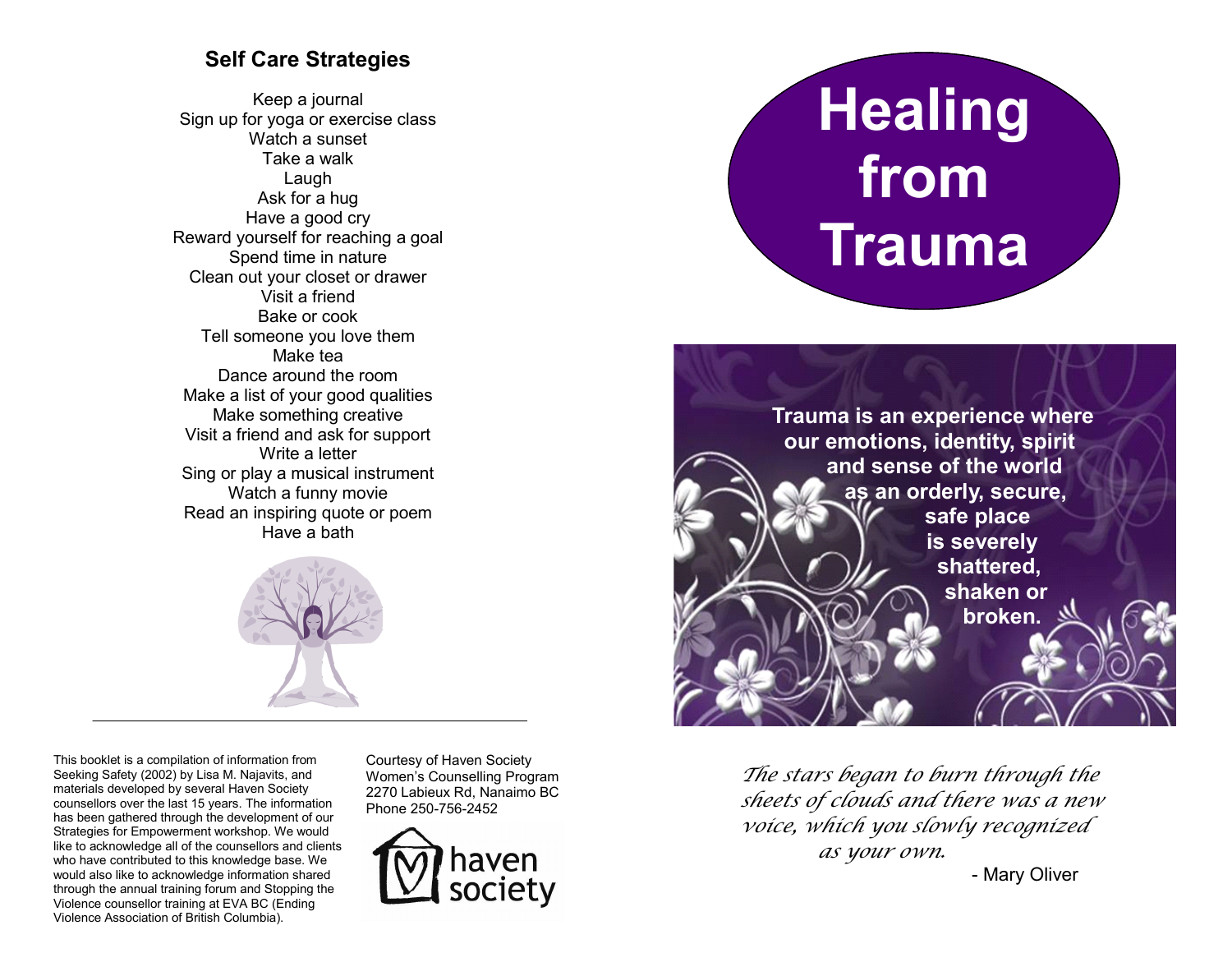## **What are the effects of trauma?**

A traumatic experience or event may continue to exert negative effects on a person's **THINKING, FEELING, BODY, SPIRIT,**  and **BEHAVIOR** long after the event has past. There are very dramatic events that may be traumatic such as: severe neglect, emotional, physical and sexual abuse, physical and sexual assault, accidents, medical procedures, illness, natural disasters, loss of a loved one, crime, and many other difficult life experiences. Many other less dramatic events and experiences may be just as traumatic and cause the symptoms of trauma, especially if the events occurred in childhood, such as: being bullied/teased, dental/medical procedures, illness, relationship dynamics, family financial loss or economic hardship, and school situations.

Initially, there are some general reactions to a traumatic event. When in danger or threatened, our bodies are programmed to **FIGHT, FLEE**, **FREEZE, FEIGN DEATH** or **MAKE FRIENDS** in order to survive. Our brains automatically react to traumatic events without our conscious choice, in that moment we don't have control over our reactions.

Different people can have vastly different responses to the initial trauma and can be affected for different lengths of time, even after the trauma is over.





#### **What if these are not working…**

- Practice! It takes time to make these techniques powerful enough to work in the moment; be easy on yourself
- Practice the timing; speeding up the pace and starting sooner gets you focused on the outside world quickly
- Try grounding for a longer period of time (20-30 min)
- Notice which methods you like the best
- Start grounding early in the negative mood cycle; start when a substance craving just starts or when you begin to have a flashback; start before anger gets out of control
- Make up a card that outlines your best grounding methods and how long to use them
- Have others assist you teach friends and family about grounding so they can help you before you become overwhelmed
- Prepare in advance locate places at home, in your car, and at work where you have materials and reminders for grounding

# **Containment**

I may need to work on grounding myself and then find a way to contain my physical, emotional, cognitive, and spiritual experiences. The following are some suggestions about how to contain or slow down overwhelming feelings until you can process them with a safe friend or counsellor:

- Focus on breathing slowly in and out through your nose (this helps to activate the parasympathetic nervous system)
- Use Grounding Techniques (on p. 7)
- Remind yourself that this is a flashback or reaction to past trauma and it will pass, it is not what is currently happening, and you are not crazy
- Imagine putting all the bad feelings in a container locked and hidden in a place where only you can access it; you are in control of when you want to get it out; pick a time when it is safe and someone who you trust is there to help you with those feelings
- Imagine your story on a video tape fast forward through the parts that are too difficult to remember right now, or turn it off if it becomes too much; turn it on again when and if you are ready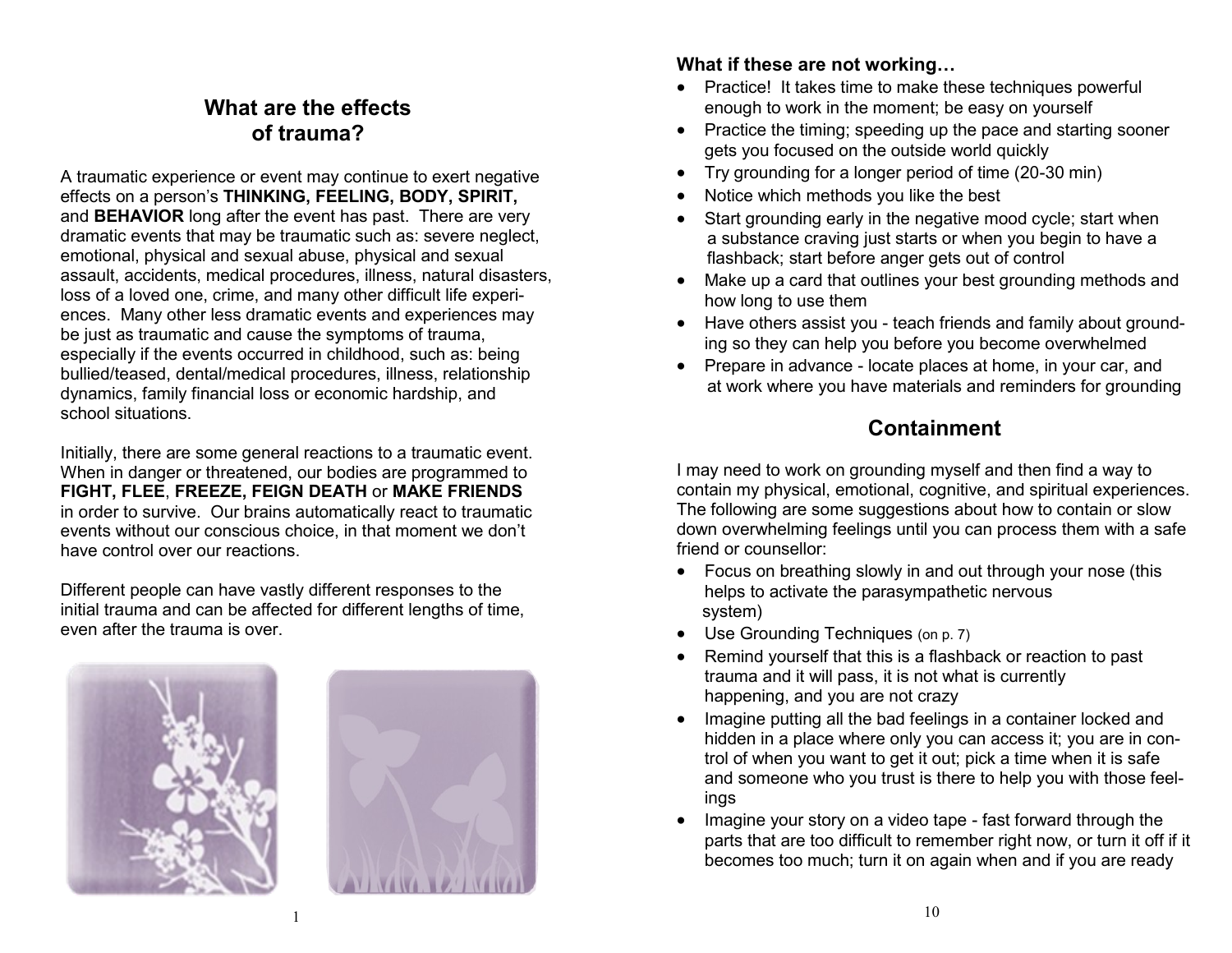#### **More Physical Grounding**

- Notice your body; feel the weight of your body in your chair, feel your socks and pants, feel your back, feel your connection in the physical world
- Walk slowly and notice each footstep and muscle movement; say "left" and "right" with each step
- Eat something slowly and describe or notice taste and texture with each bite
- Focus on your breathing, notice each inhale and exhale; follow each breath all the way in and all the way out; repeat a pleasant word to yourself on each inhale

# **Soothing Grounding**

- Say kind statements as if you were talking to a small child, for example, "I am a good person going through a hard time; I will get through this"
- Picture the people or animals that you care about; look at photographs, draw them, or describe your connection to them
- Remember the words to an inspiring song, poem, or mantra that makes you feel better
- Remember a peaceful or comfortable place; describe a place that you find soothing, focus on everything about that place the sounds, colours, shapes, and objects; imagine yourself in that place
- Say a coping statement, "I am a survivor;" "I can handle this;" "This feeling will pass"
- Plan a safe treat for yourself such as a warm bath, a nice dinner, or time doing healthy activities
- Think of things you are looking forward to in the next week perhaps time with a friend, going on a hike, or getting a haircut





#### **The intensity of how a person reacts to trauma may depend on:**

- Whether there was a single event or a repeated/ongoing experience
- The number of traumatic experiences one has survived
- Age when the trauma occurred
- If the event was abuse, assault, or crime related, the survivor's relationship to the perpetrator can affect the intensity

• The type of family you come from can influence the long term impact from trauma and past/present relationships in which you feel safe, loved, understood, and reassured may provide a buffer from trauma

The high levels of stress triggered by traumatic experiences cause symptoms such as increased anxiety, avoidance, or heightened fear response. In an effort to reduce this discomfort many people develop a variety of coping mechanisms to survive and manage.

**These symptoms and coping strategies do not arise due to any defect or inadequacy on your part. These are normal and understandable human responses to a traumatic event.**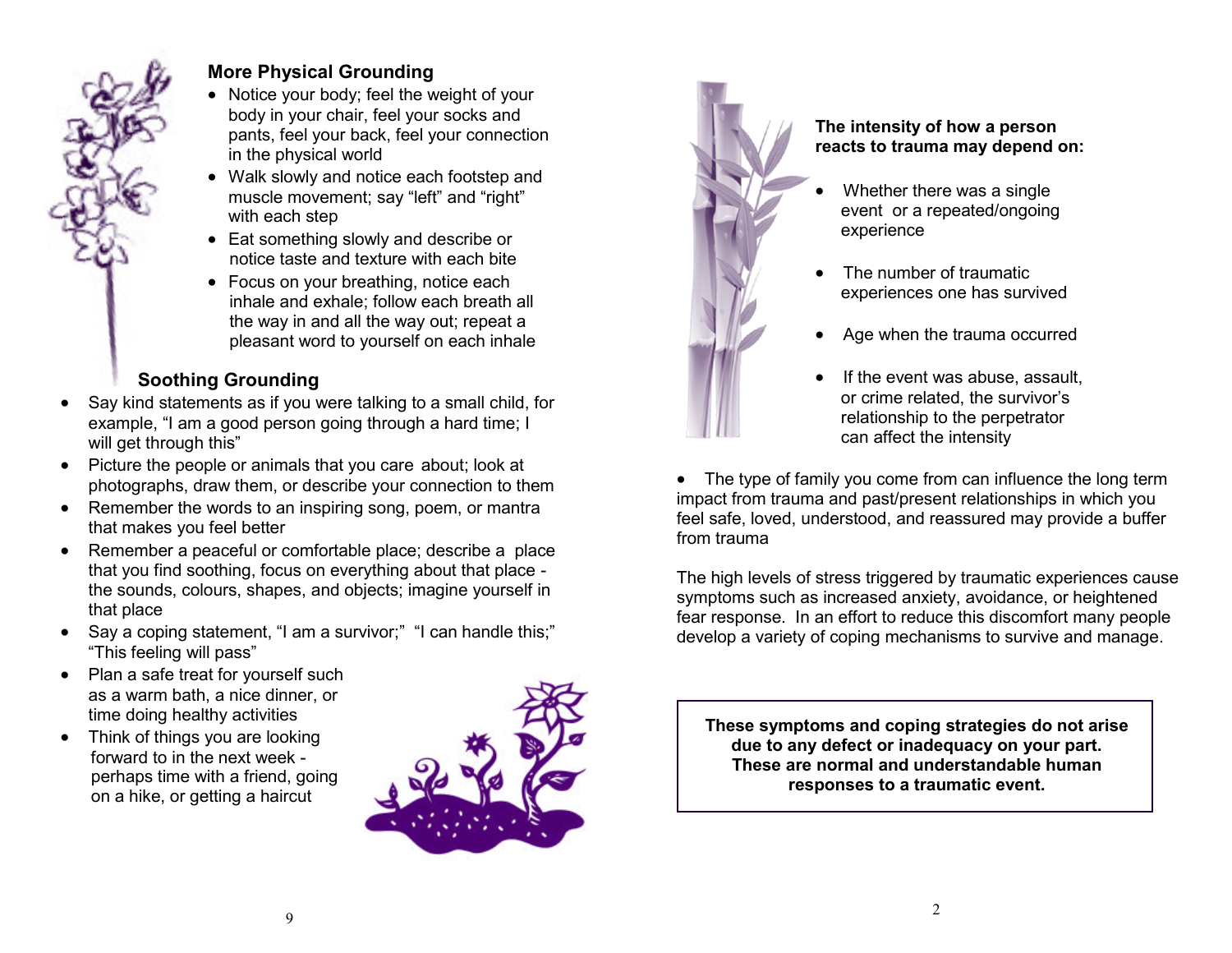# **Triggers**

Traumatic triggers can bring up body sensations, thoughts and feelings that are connected to a traumatic event in the past. Triggers may not make logical sense but they are telling our brain that we are in danger even if the danger is over. Triggers can create feelings of anxiety and panic or lead to the impulse to numb out or shut down.

Anything can be a trigger, but some common triggers are smells, sounds, certain people, anniversary dates, current stresses, media images etc. When we are triggered it can feel like we are going crazy, but triggers are a common response to trauma.

To cope with triggers, learn what your triggers are and have a plan for when they happen. When you are triggered it can help to stop, breathe, use your senses to get present, and try some grounding strategies (see p. 7).



*If you have experienced trauma, it can be overwhelming and discouraging. Try to acknowledge and to continually remind yourself that you are a survivor. No matter how hard your life is or has been, you have found the strength to get to this point. Healing is possible!* 

- Describe an everyday activity in great detail, for example, describe a meal that you cook; "first I peel potatoes and cut them into quarters, then I boil the water; then I make an herb marinade of oregano, basil, garlic ..."
- Play a categories game with yourself work through the alphabet, name foods or animals that correspond with each letter, for example: A- apple, B- banana, C- cantaloupe… or think of types of sporting events, musicians, TV shows, colours, or places; find a category game that works for you to distract and refocus you
- Use an image to help gain distance; imagine that you are changing the TV channel on traumatic events, or you watch them move away on a train, or maybe they move by like the water of a river, or you can put a glass wall between yourself and your pain
- Count to 10 or say the alphabet, very s..l..o..w..l..y; you can also spell or do addition in your head
- Say a safety statement, "my name is ; I am safe right now; I am in the present, not in the past; I am located in the state is the state of the state of the state of the state of the state of the state of the date is



## **Physical Grounding**

- Touch various objects around you a pen, keys, your clothing, the table; notice textures, colours, materials, weight, temperature; compare objects
- Run cool or warm water over your hands
- Grab tightly onto your chair as hard as you can
- Jump up and down, stretch, or clench and release your fists
- Dig your heels into the floor or feel the ground under your feet; notice your weight on the ground
- Carry a grounding object in your pocket a small object that will help you when triggered (a rock, piece of wood or fabric, or clay, anything that has some grounding or meaningful quality to you)
- Smell something that you like a flower or perfume, or salty sea air, whatever brings comfort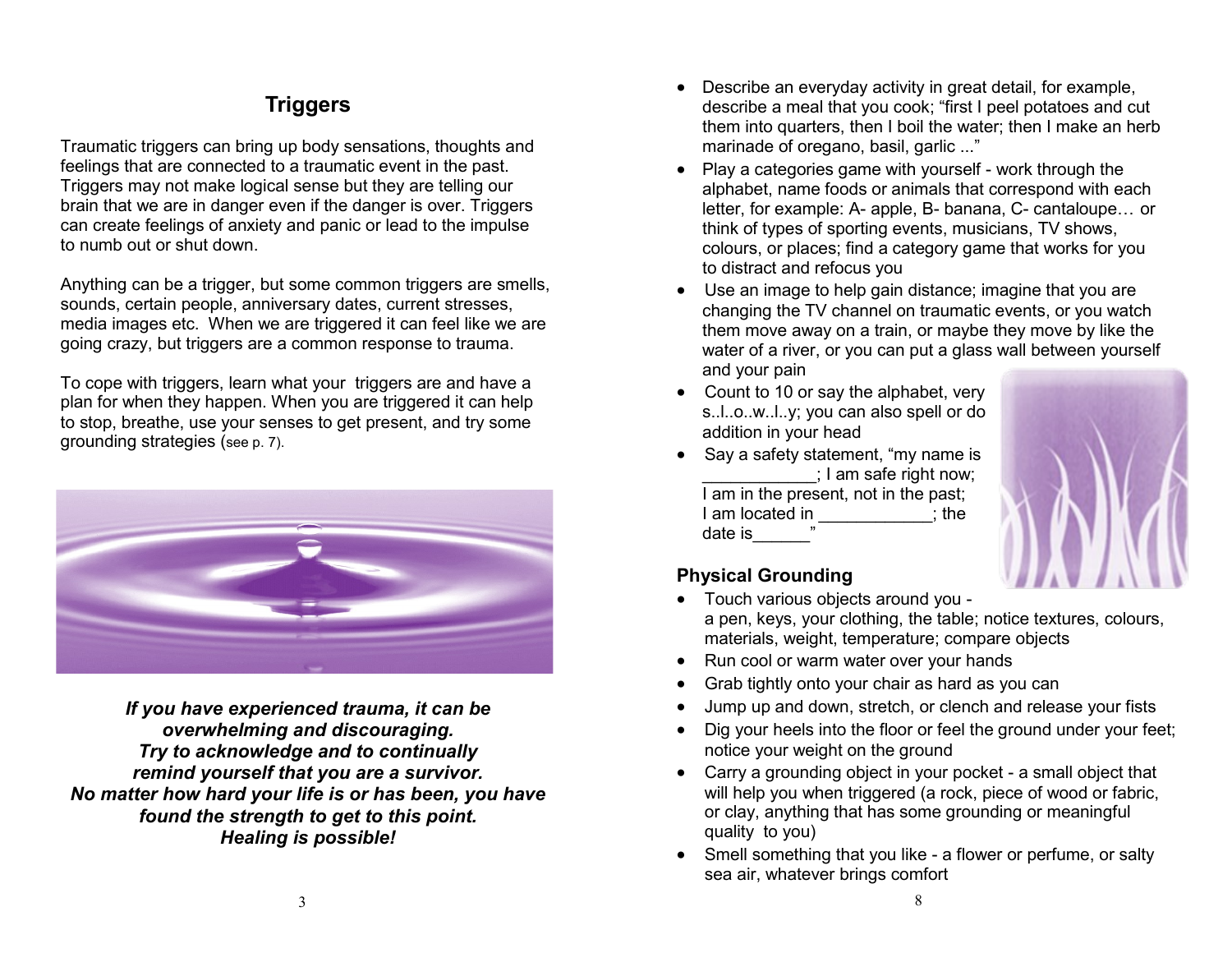## **Grounding may help you find balance!**

#### **Guidelines for Grounding**

- Grounding can be done anytime, anyplace, anywhere, and no one has to know
- Use grounding when you are faced with a trigger, enraged, dissociating, or having a substance craving
- Keep your eyes open, scan the room, and turn the light on to stay in touch with the present
- Rate your mood before and after grounding to give you A reference point; before grounding, rate your level of emotional pain (0 -10, where 10 is the most pain), then re-rate it afterward, and notice if it has gone down
- Do not talk about negative feelings or write about them in your journal - you want to distract yourself from the negative feelings, not get more in touch with them
- Stay neutral avoid judgments of "good" and "bad", for example instead of "the walls are blue; I dislike blue because it reminds me of being sad" simply say "the walls are blue" and move on
- Focus on the present not the past or the future; grounding is more active than relaxation techniques, it focuses on distraction strategies, is intended to help relieve extremely negative feelings, and may be more effective than relaxation for trauma

## **Grounding Techniques**



#### **Mental Grounding**

- Describe your environment in detail, using all of your senses, for example, "the walls are white, there are 3 wooden chairs, and there is a white bookshelf against the wall..."
- Describe objects, sounds, textures, colors, smells, numbers and shapes; you can do this anywhere to help you be present and keep yourself in the moment

# **Coping Skills**

Coping skills help us work toward finding a balance between **NUMB** and **FLOODED** feelings to aid in healing.

**Numbing** and **Flooding** are both natural and normal responses to a traumatic experience; they probably helped you survive. Numbing and flooding are caused by triggers, which you may or may not be aware of. They may also be causing you further distress because you are ready to heal and they are interfering with your daily functioning.

**Numbing** is often characterized by:

Detachment Headaches Dissociation Minimization Denial Forgetfulness Exhaustion Addiction Shutting down

**Flooding** is often characterized by: Overwhelm Rages Panic Attacks Anxiety Flashbacks Fear Nightmares Tremors Hyper-alertness



#### **If you are overwhelmed with emotional pain try telling yourself the following:**

"I need to detach so that I can gain control over my feelings and stay safe, but not totally become numb - I am striving to find balance."

"Pain is what I am feeling, but it is not who I am. I feel like pain is all that exists, but I know that I have other emotions, I just need to reconnect."